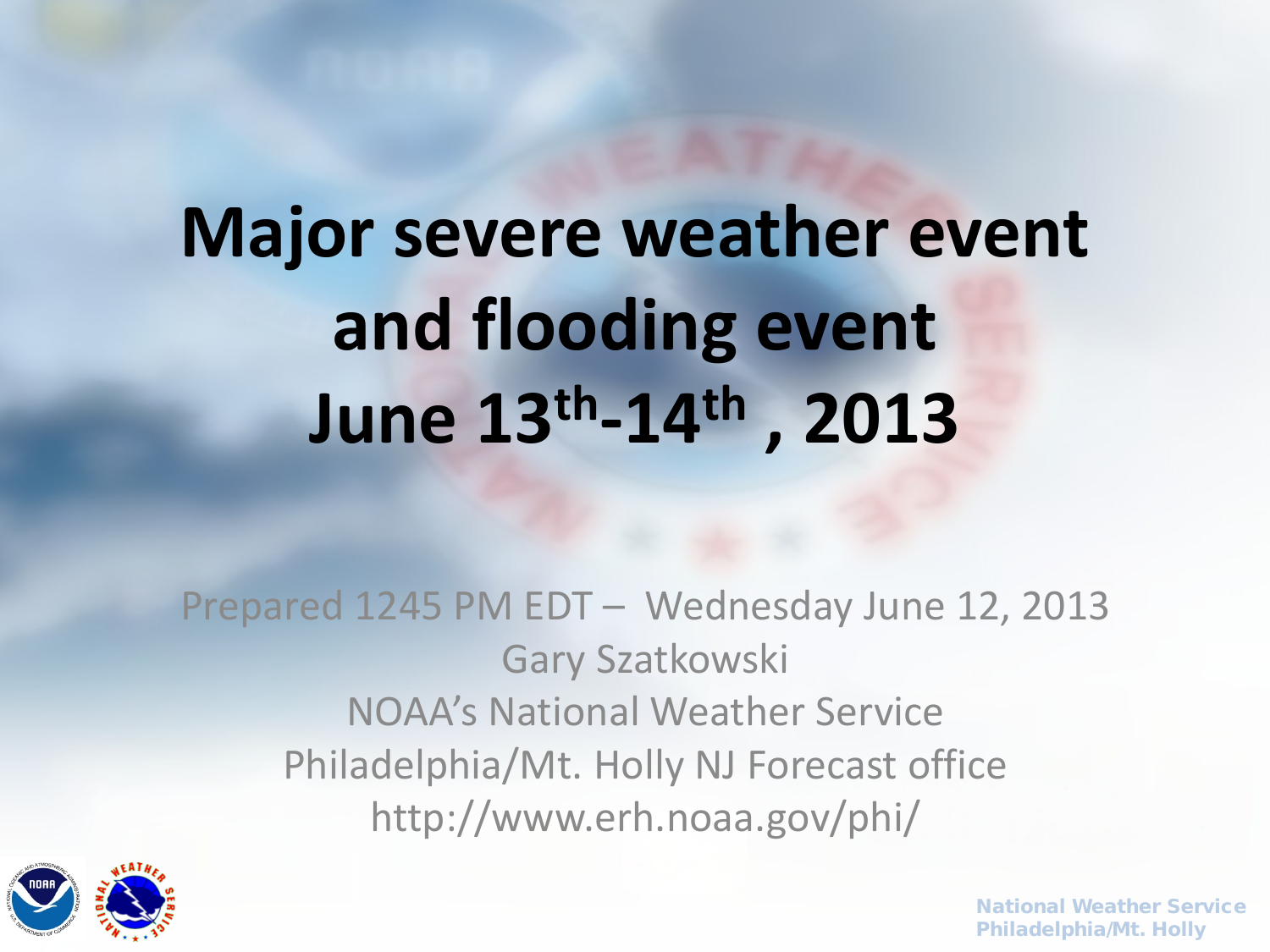## **Purpose of Briefing**



- Briefing #1 for event
- Promote situational awareness for emergency management community & partners
- Provide guidance for planning efforts
- Briefing applies to Mount Holly service area – shaded in green on map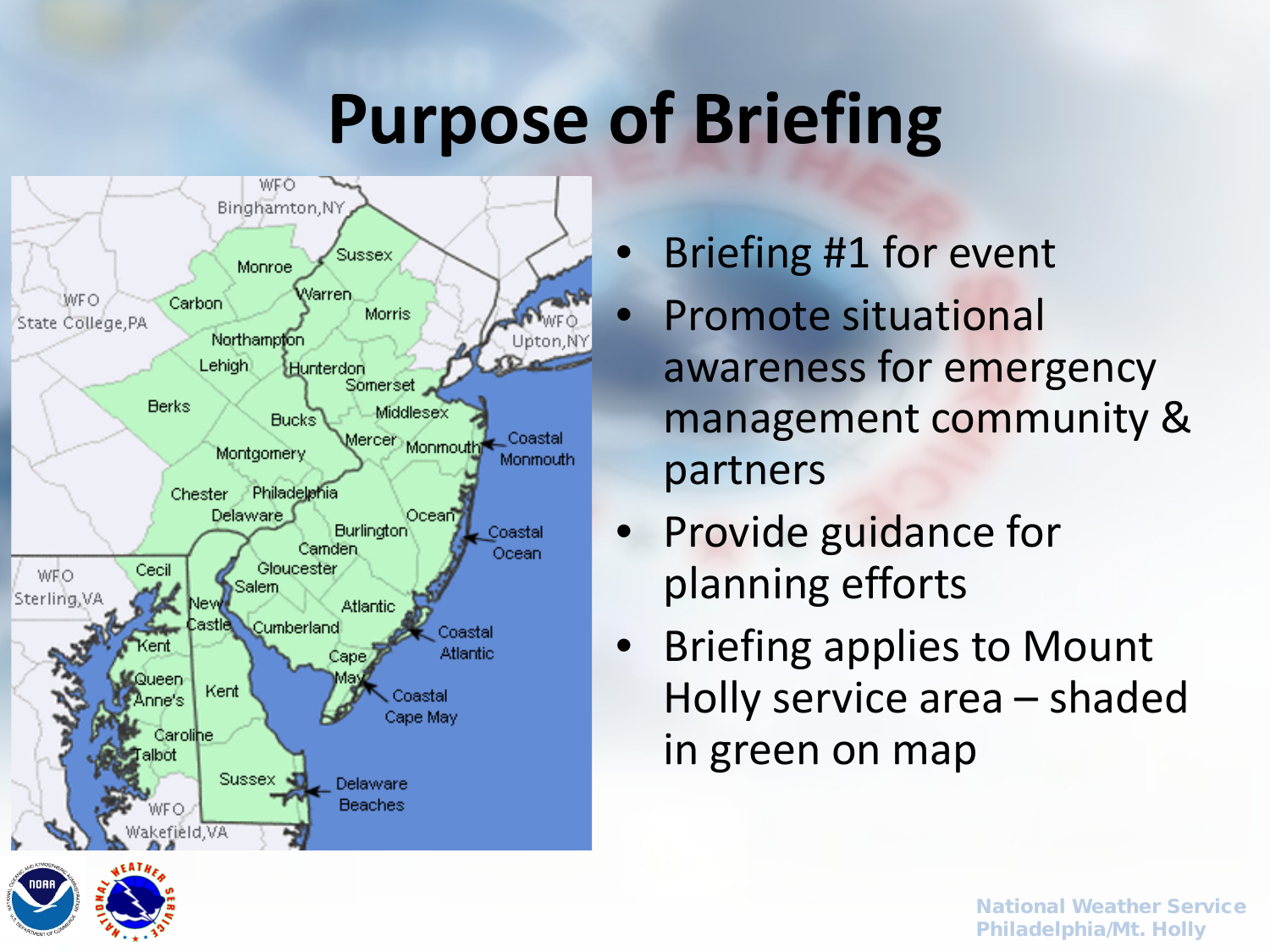## **Executive Summary**

- A strong storm system will bring the potential for more very heavy rainfall and active severe weather to our region on Thursday, June 13<sup>th</sup>.
- Given our recent heavy rainfall, any additional significant rainfall brings the threat of **widespread flash flooding and river flooding**. Rainfall amounts of one to four inches are expected, with the higher amounts expected over northern portions of our forecast area.
- Based on current rainfall forecasts, minor river flooding is likely for multiple river basins across the region. **Moderate river flooding is possible**.
- There is a threat of a significant severe weather event for our region, with the main focus over the DelMarva, southern NJ, and southeast PA.
- **Tornadoes, strong damaging winds, and large hail** are all threats to our region on Thursday.
- Monitor our website for updated information.
	- <http://www.erh.noaa.gov/phi/>
- **Another briefing package will be issued by 600 PM this afternoon.**

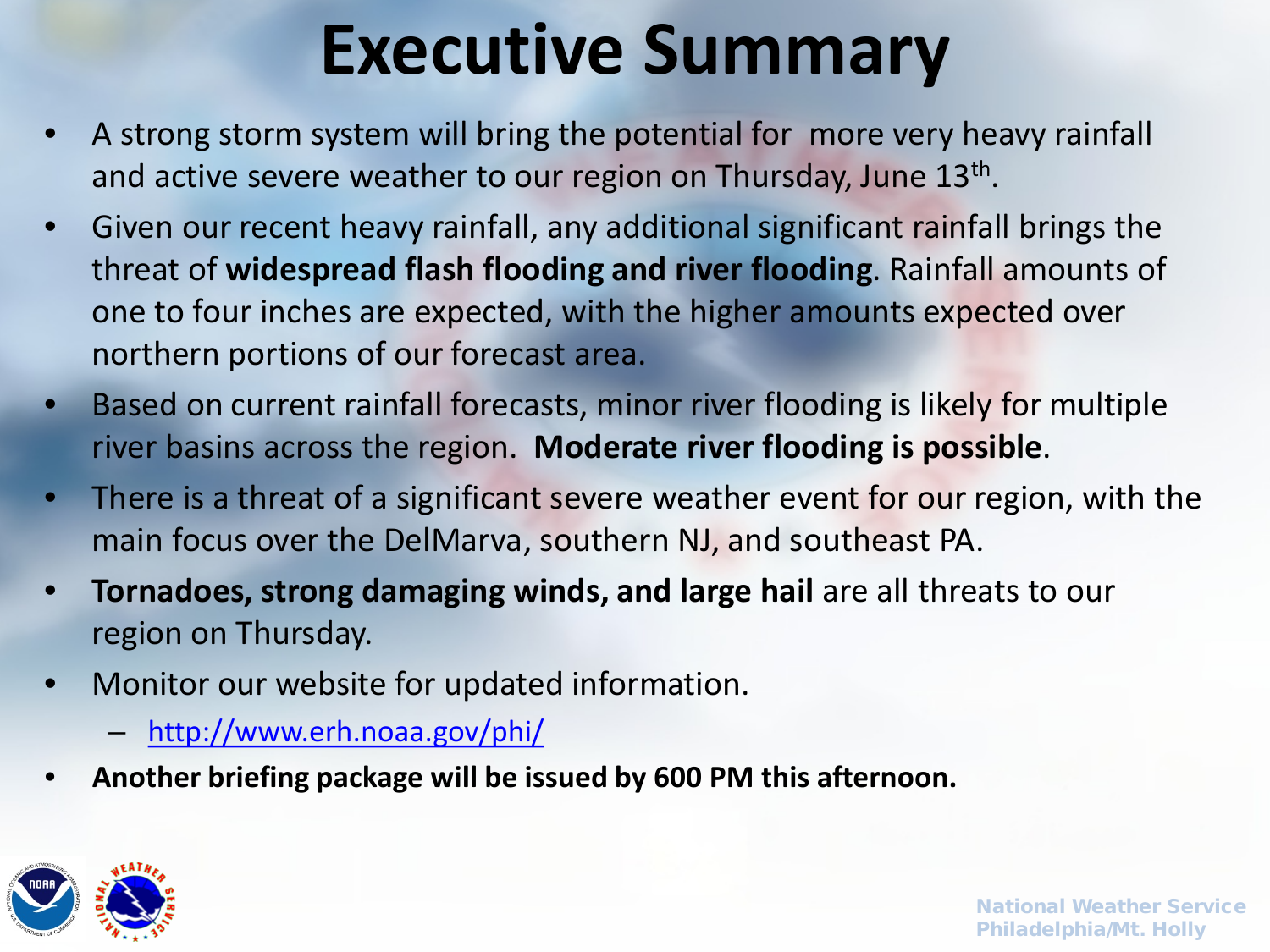

#### Severe weather threat

- All of our forecast area has a threat of severe weather on Thursday.
- Central & southern NJ, southeast PA, and DelMarVA have the highest threat of severe weather.
- Tornadoes, strong damaging winds and large hail are all threats to the region on Thursday.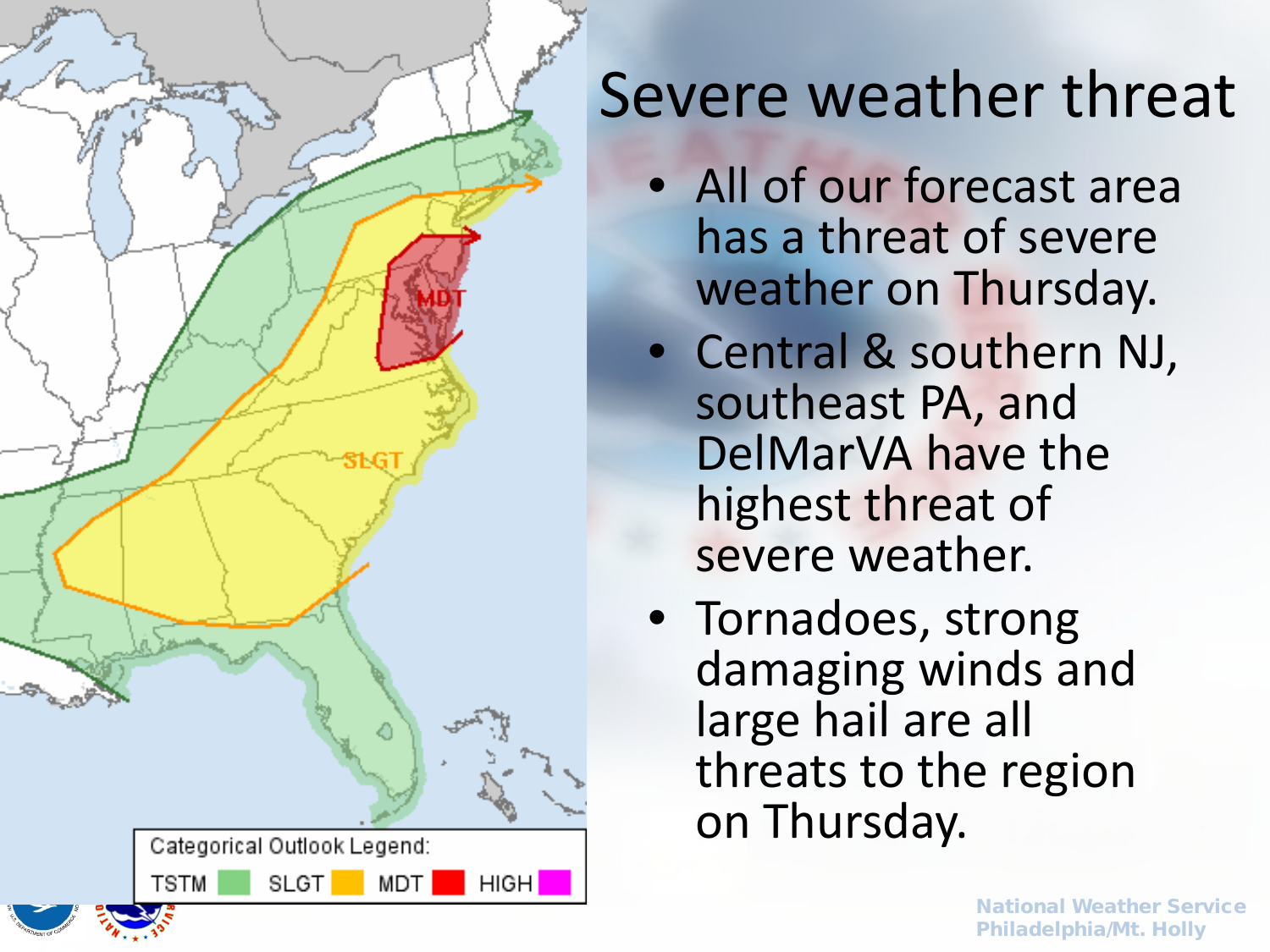#### 06/13/13 09UTC **NCEP/NWS/NOAA**



#### Forecast - 5 AM **Thursday**

• Here is a computer model forecast of how the radar will look at 500 AM Thursday.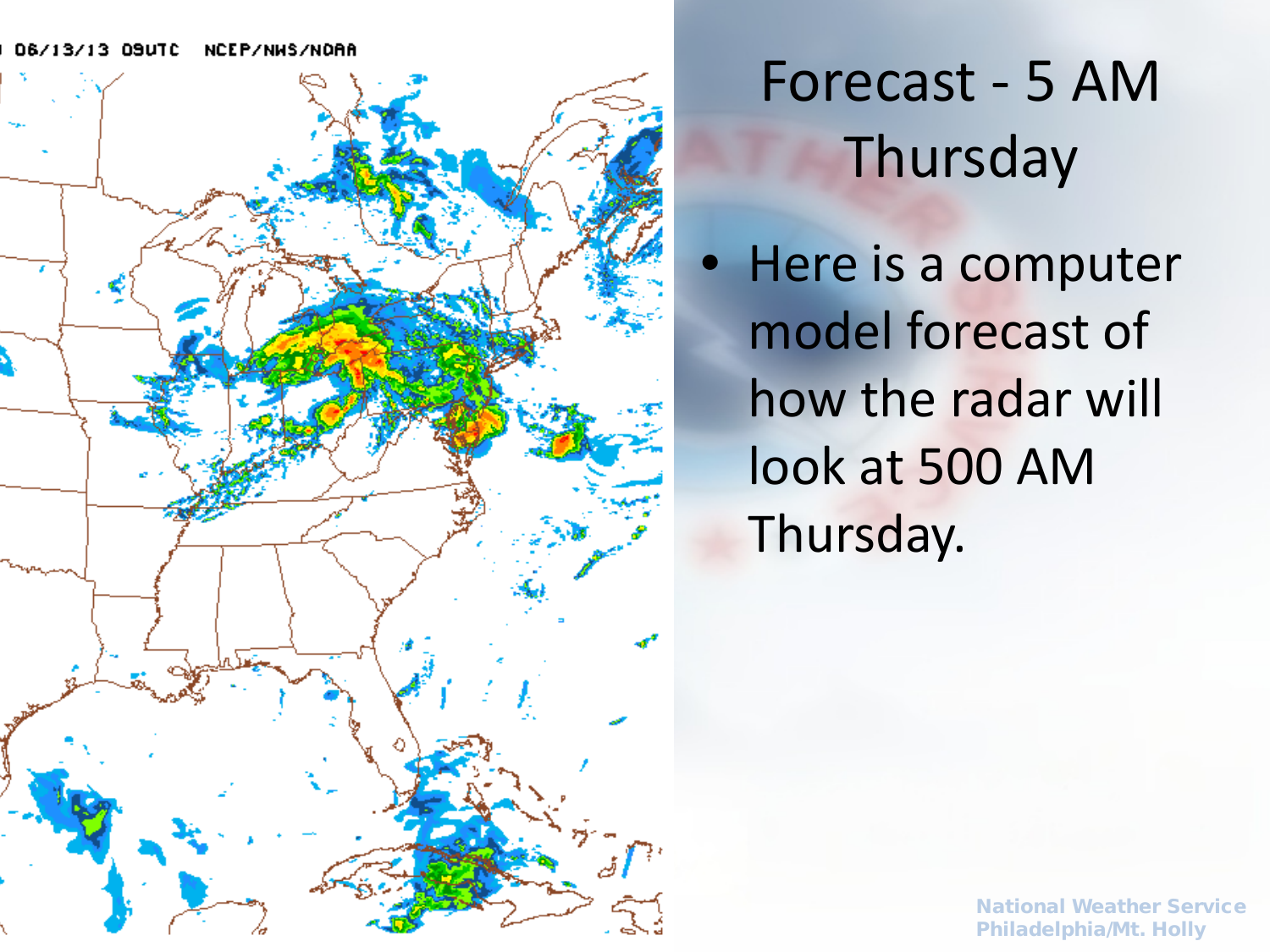#### U 06/13/13 21UTC NCEP/NWS/NOAA



#### Forecast - 5 PM **Thursday**

• Here is a computer model forecast of how the radar will look at 500 PM Thursday.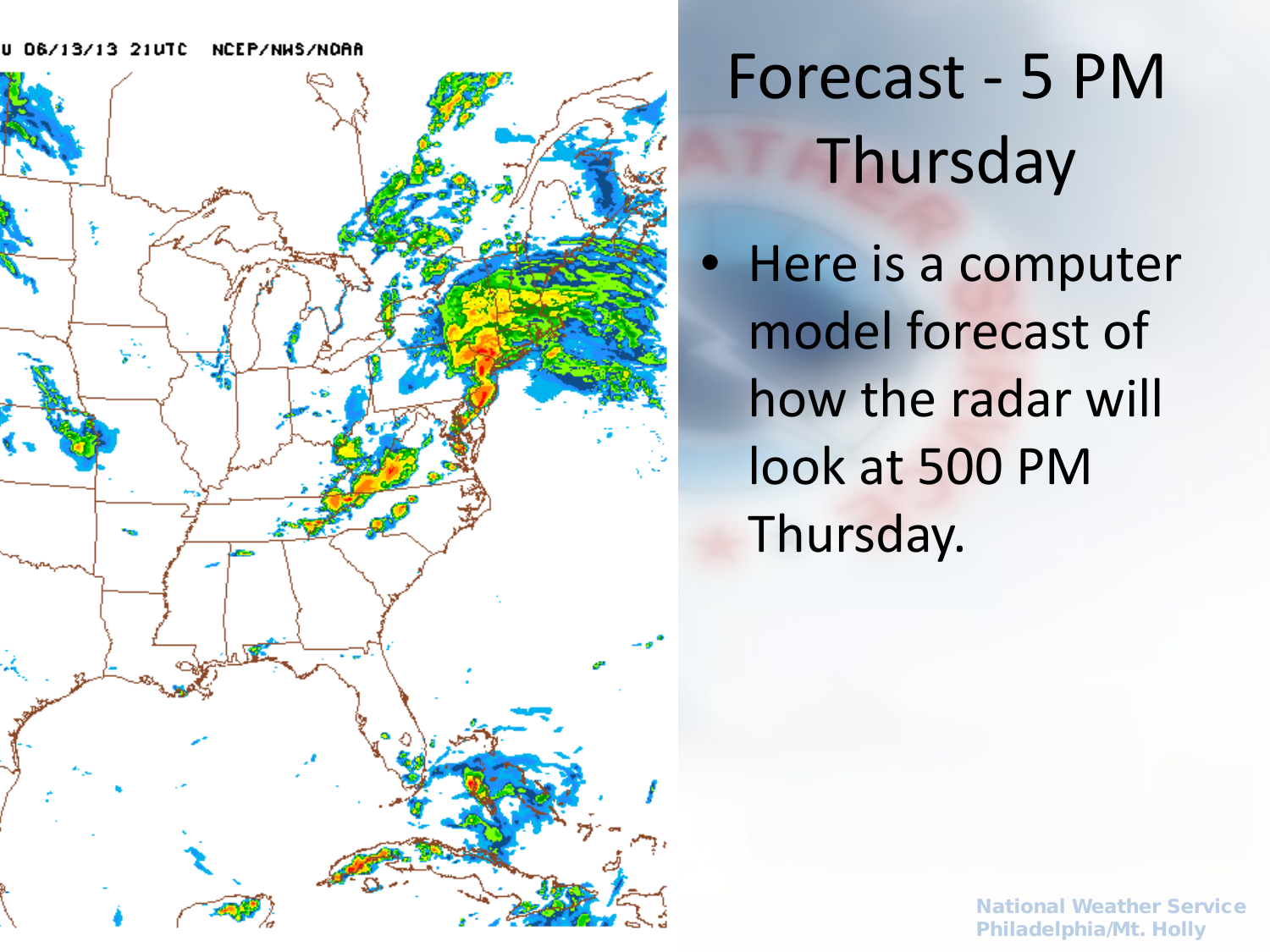

## Rainfall

One to four inches across the region with highest amounts in northern NJ & northeast PA.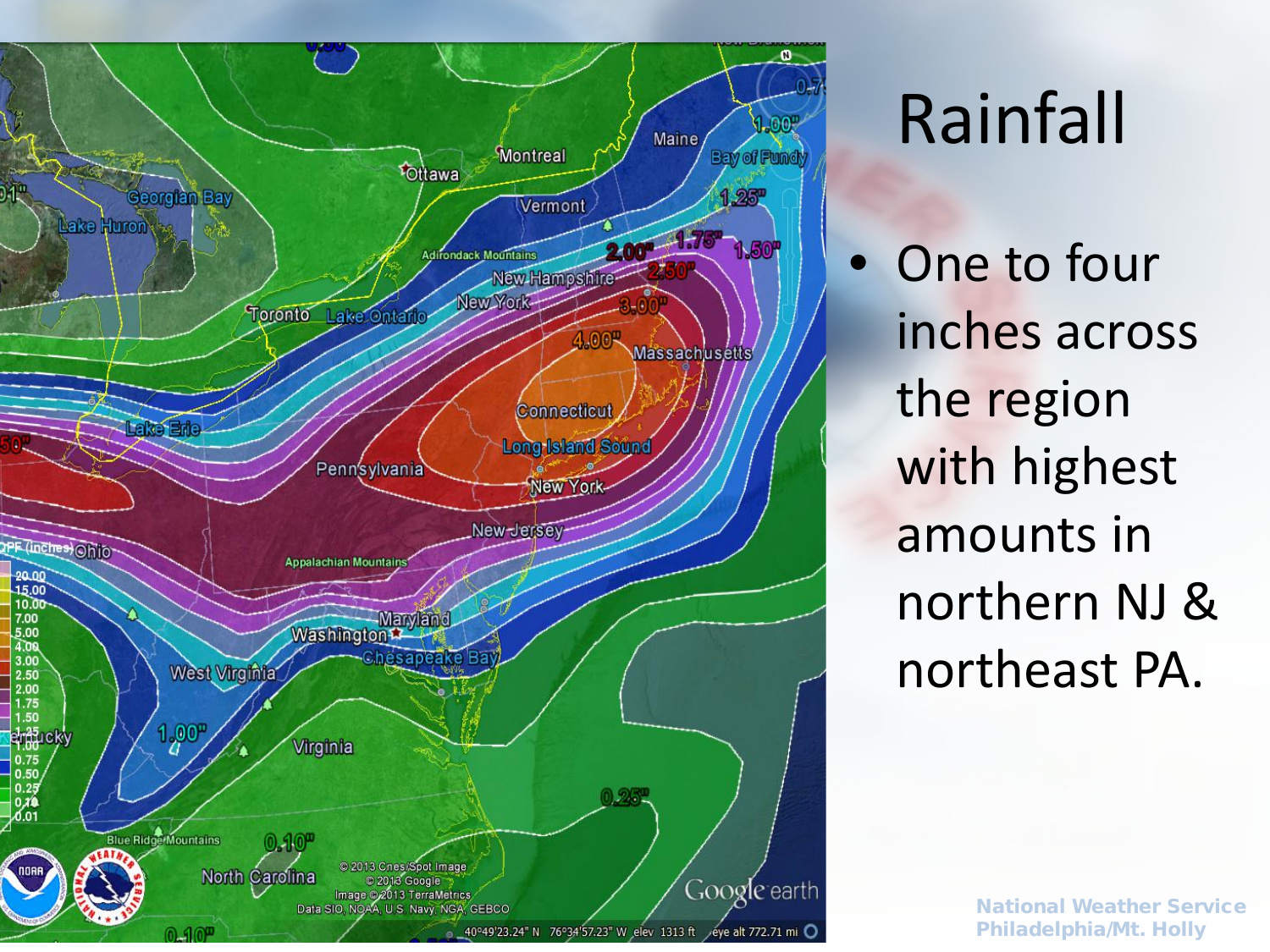## Flash flooding

- The heaviest rain is expected to fall from late Thursday morning, through Thursday afternoon, into Thursday evening.
- Expect significant flash flooding where the heavier rainfall occurs.
- The Thursday evening rush hour will be significantly impacted.

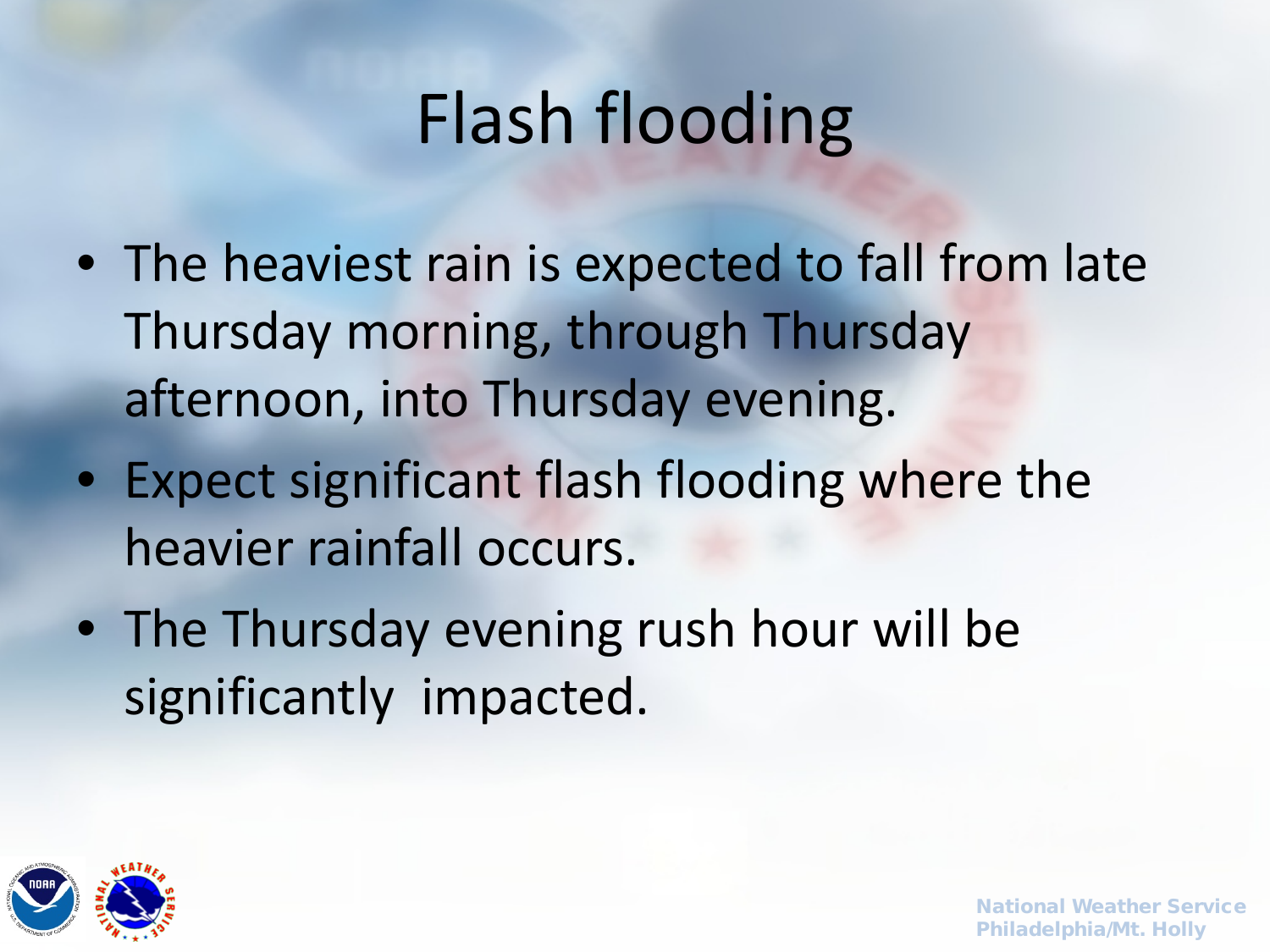

# River flooding

- **Minor river flooding** is likely.
- Moderate river flooding is possible.
- If more rainfall occurs than forecast, or the expected rain falls in a shorter period of time, river flooding conditions will worsen.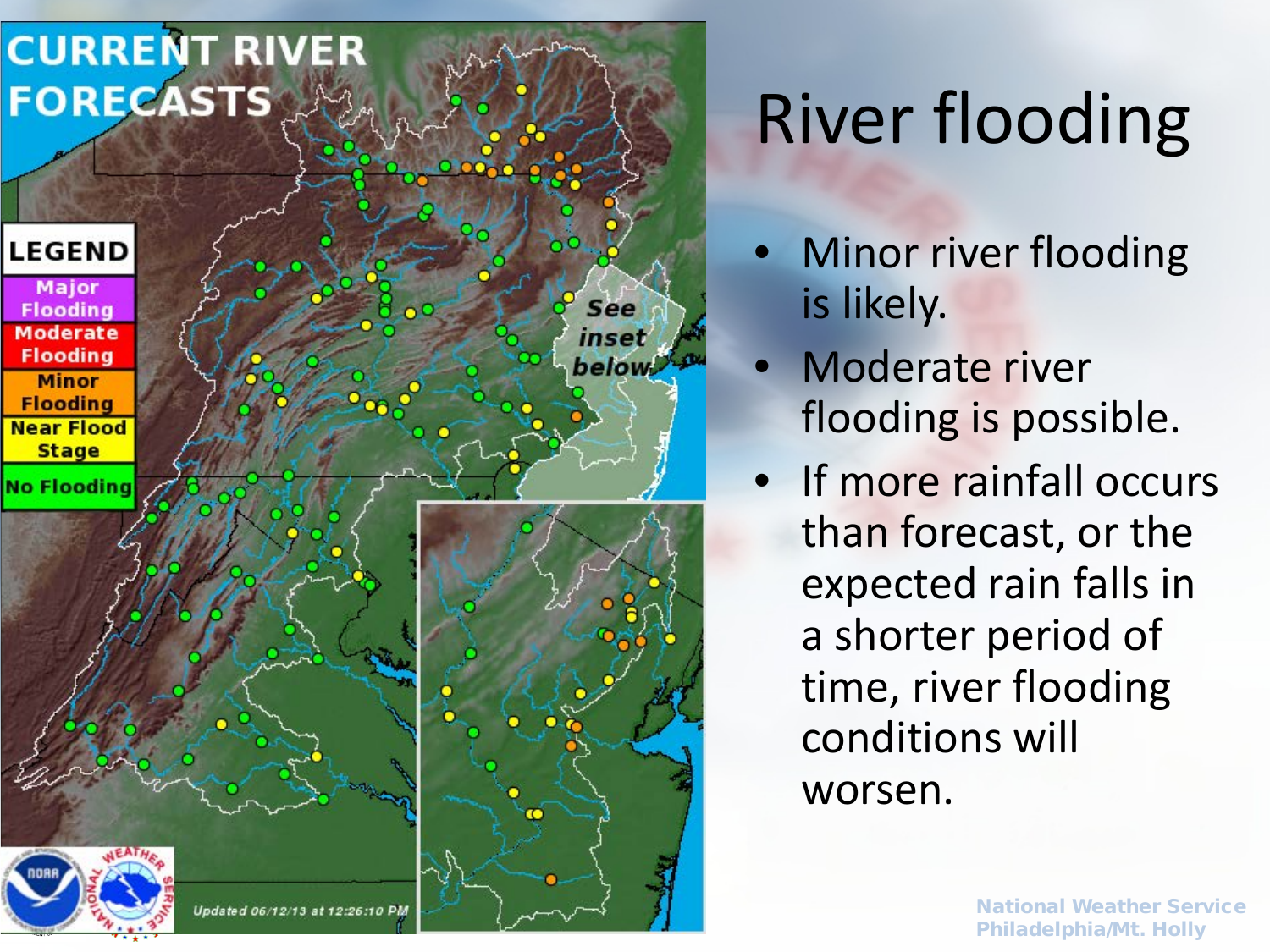### River flooding resources

- You can monitor the latest river observations and forecasts at:
	- <http://water.weather.gov/ahps2/forecasts.php?wfo=phi>
	- <http://www.erh.noaa.gov/marfc/>
- Today is the last day of good weather to conduct any preparedness activities.